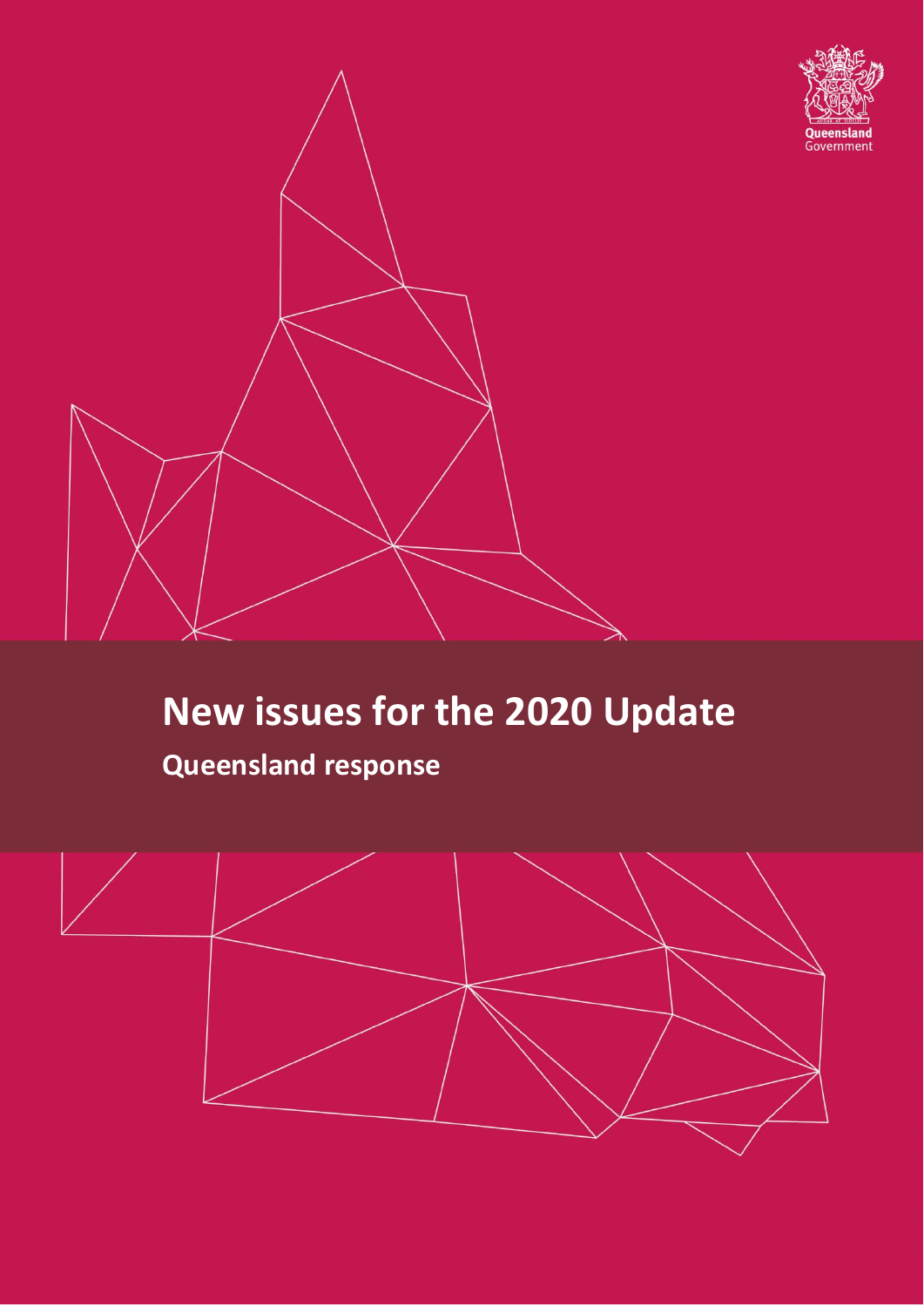#### **Contact Officer:**

David Runge Team Leader Intergovernmental Relations Team Queensland Treasury (07) 3035 1846 [David.Runge@treasury.qld.gov.au](mailto:David.Runge@treasury.qld.gov.au)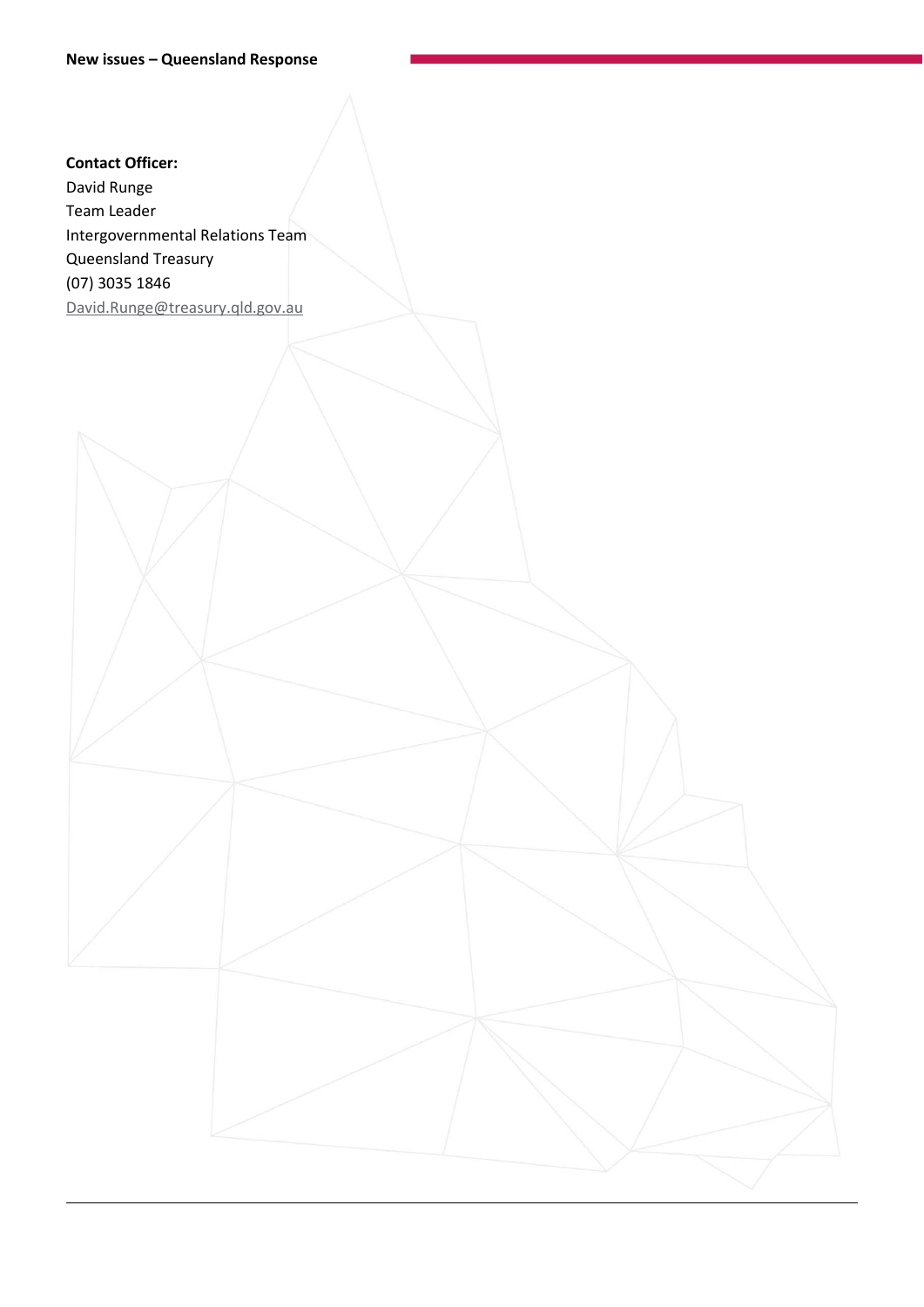## **Table of Contents**

| 1.0 |                                                                       |  |
|-----|-----------------------------------------------------------------------|--|
| 2.0 | Treatment of National Disability SPP following full transition to the |  |

**3.0 [Treatment of new Commonwealth payments for specific purpose](#page-5-0)....... 4**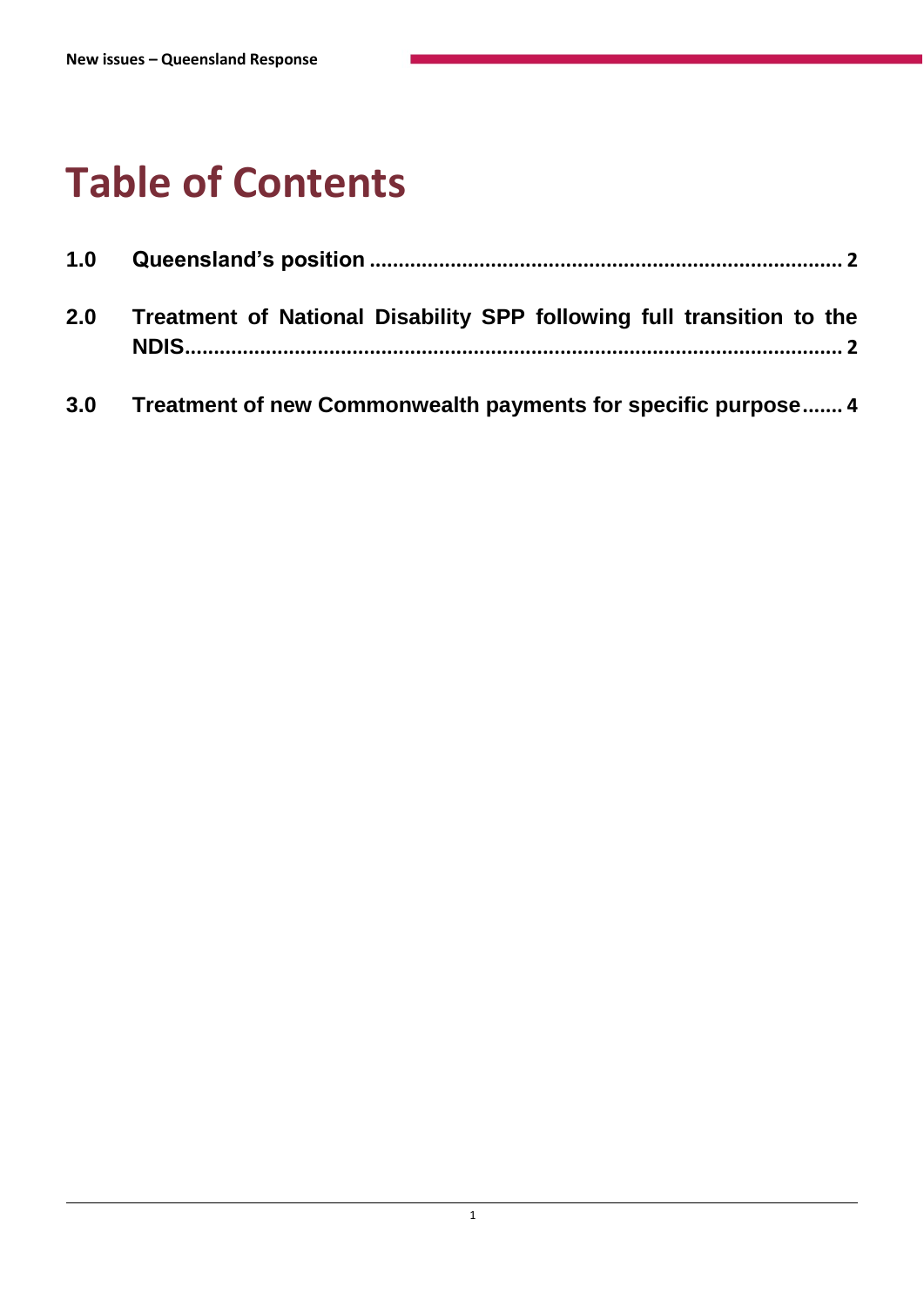### <span id="page-3-0"></span>**1.0 Queensland's position**

Queensland supports:

- Queensland continues to recommend that the Commonwealth Grants Commission (Commission) assess states' and territories' (states) disability service expenses based on their share of population eligible for the NDIS until all states have fully transitioned to the new scheme.
- Queensland supports an equal per capita assessment of National Disability SPP only if the Commission insists on adopting an actual per capita assessment of states' and territories' disability expenses based on their fixed annual contribution to the NDIA.
- Queensland supports the proposed treatments of Commonwealth payments.

## <span id="page-3-1"></span>**2.0 Treatment of National Disability SPP following full transition to the NDIS**

#### **Background**

The National Disability Specific Purpose Payments (SPP) currently provides financial assistance to states and territories (states) to deliver disability services. These payments are being wound back as states transition to the National Disability Insurance Scheme (NDIS), and are expected to cease once all states have fully transitioned to new scheme in 2020-21. At this point, federal and state governments will support disability services by making payments directly to the National Disability Insurance Agency (NDIA) who administers the NDIS.

Rollout of the NDIS is not uniform among states. While New South Wales, South Australia and the Australian Capital Territory have fully transitioned to the NDIS by 30 June 2019, Victoria, Queensland, Western Australia, Tasmania and the Northern Territory have only partially transitioned to the new scheme. As at 30 June 2019, only 57% of people with disability eligible for NDIS in Queensland has signed up to the new scheme. In Western Australian and the Northern Territory, the proportions are 35% and 35.5% respectively. States that are yet to fully transition to the NDIS continue to provide disability services and consequently they also continue to receive National Disability SPP.

#### Issue

Prior to the 2019 Update, the Commonwealth Grants Commission (CGC) had assessed states' GST requirement from providing disability services based on states' share of people who are eligible for the NDIS. It also assessed National Disability SPP based on the actual amount of payments each state received. These assessments recognised higher expenses in states with greater proportion of people with a disability, but they also recognised higher revenue for states that received a larger share of National Disability SPP.

However, this method of assessing disability expenses is becoming less appropriate as more people with disabilities transition to the NDIS which reduces the burden of delivering disability services on states. This is further complicated by an uneven transition among states which meant some continue to incur significant service delivery expenses while others only pay fixed contributions to the NDIA.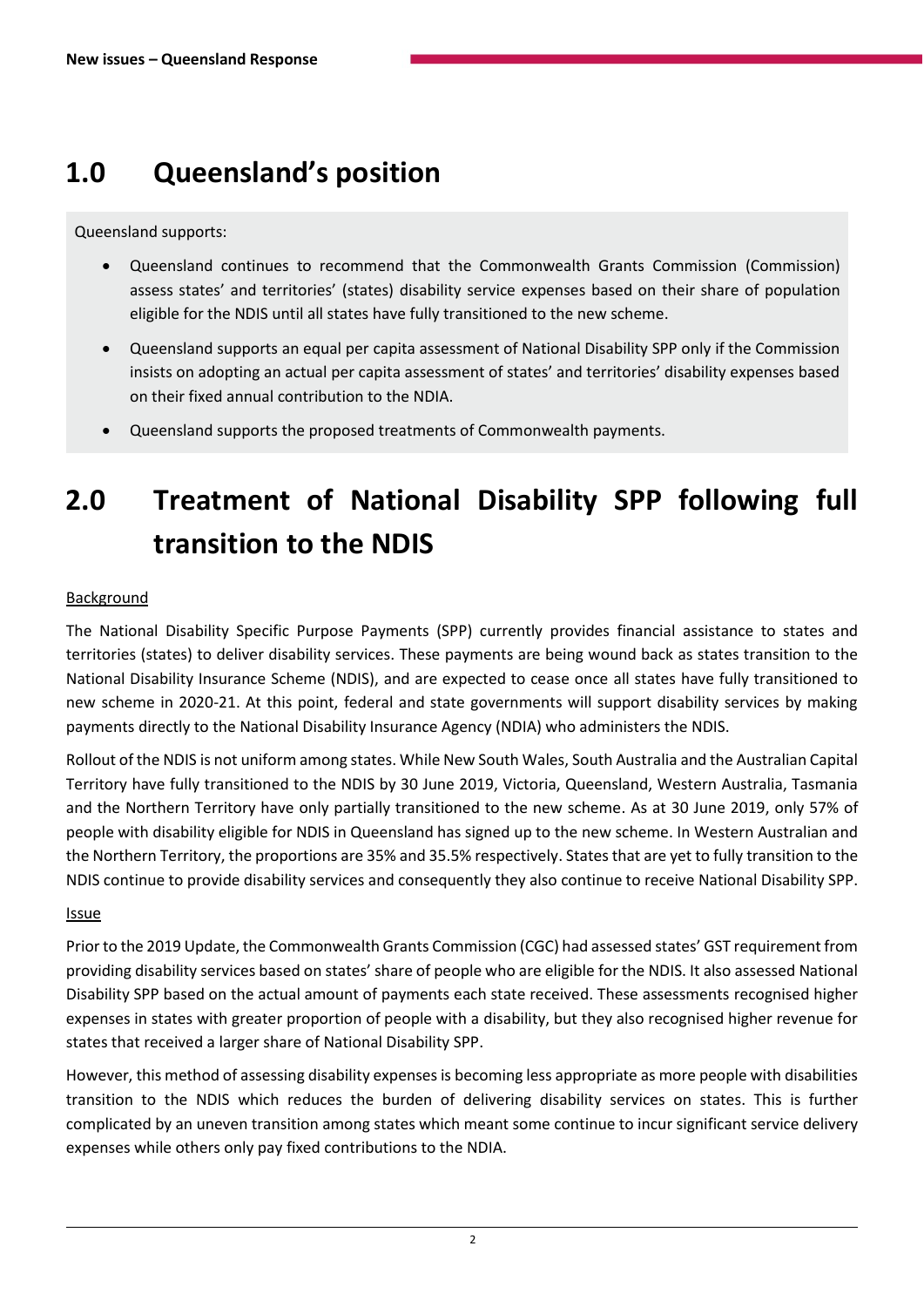#### CGC's position

In the 2020 Review, the CGC has proposed to assess states' disability service expenses based on their actual contribution to the NDIA. The rationale behind this proposal is once all states have fully transitioned to the new scheme, their disability expense will consist mostly of their fixed contributions to the NDIA. To mirror this approach in the assessment of Commonwealth payments, the CGC has proposed to assess the National Disability SPP on an equal per capita basis from the 2019 Update onwards.

#### Queensland's position

Queensland has previously expressed strong concerns for the CGC's proposed methodology to assess states' disability service expenses based on their actual contribution to the NDIA from the 2020 Update. This is because slower than expected transition to the NDIS in Queensland and other states mean these states continue to incur significant disability service expenses above their fixed contribution to the NDIA. An assessment based solely on states' NDIS contribution will therefore understate the GST requirement for these states because it will not account of the additional disability service expenses they incur. Instead, Queensland has proposed to continue with the methodology of assessing states' disability service expenses based on states' share of population eligible for the NDIS until all states have fully transitioned to the NDIS. As a result, National Disability SPP should also continue to be assessed based on the actual payment amount states receive.

However, if the CGC insists on continuing to assess states' disability service expenses based on states' actual fixed contributions to the NDIA for the 2020 Update, despite strong evidence that several states will not be able fully transition to the NDIS in 2019-20, Queensland supports its proposal to assess National Disability SPP on an equal per capita basis. This would at least ensure states that are yet to fully transition to the NDIS are not penalised twice – once through lower recognition of their total disability service expenses and again through higher recognition of their Commonwealth payments.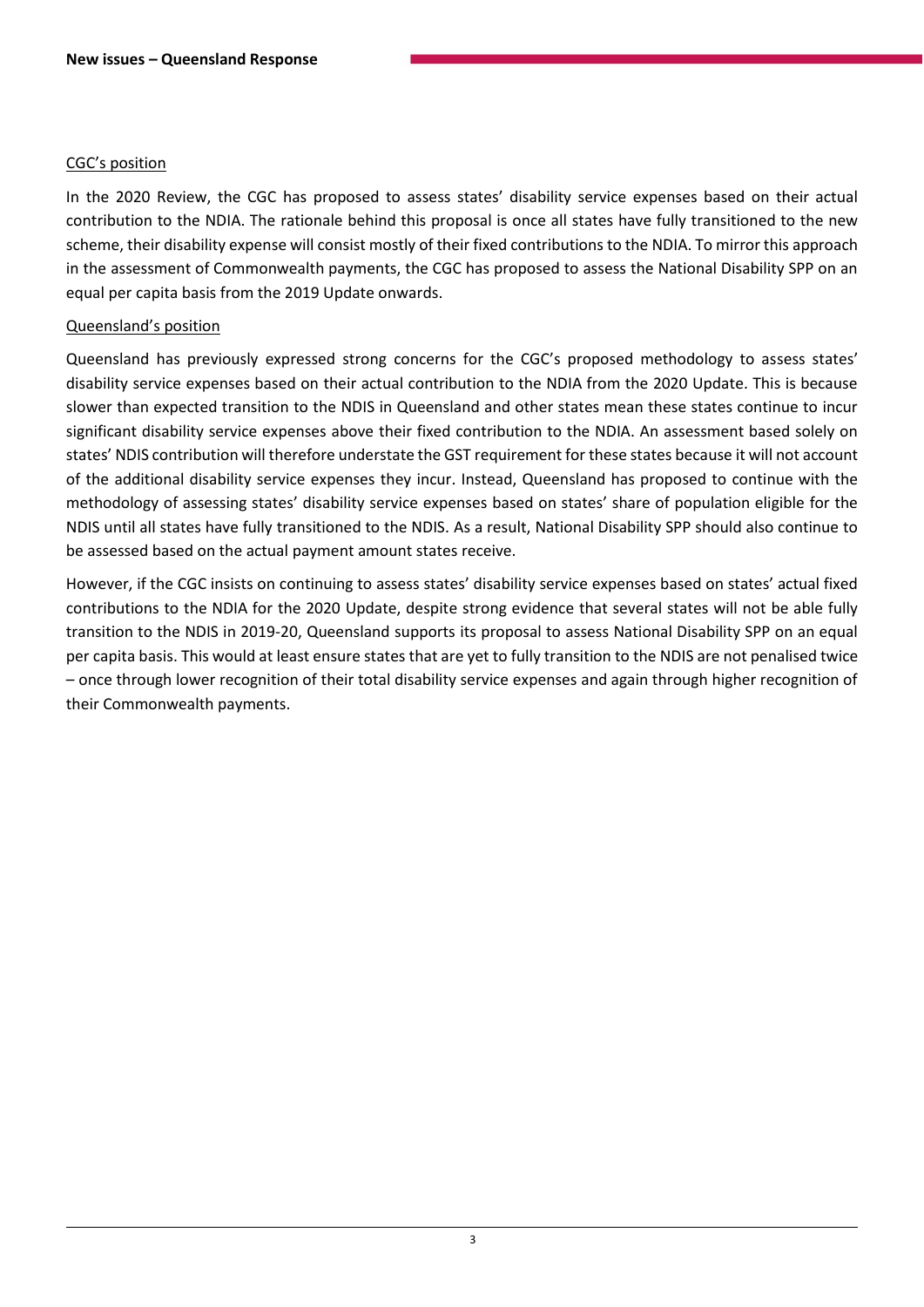## <span id="page-5-0"></span>**3.0 Treatment of new Commonwealth payments for specific purpose**

Queensland's positions on the treatment of Commonwealth payments that Commenced in 2018-19 are set out in the table below. In summary, Queensland acknowledges and supports most of the CGC staff's proposed treatment of the Commonwealth payments outlines in Attachment A of the New Issues paper, which are either reasonable on a conceptual basis or are governed by the terms of reference.

| Commonwealth<br>payment                                              | <b>Description</b>                                                                                                                                                                                                                                                                   | 2018-19<br>\$M | <b>CGC</b> proposed<br>treatment | Reason for no<br>impact<br>treatment                                                       | Qld proposal |  |  |
|----------------------------------------------------------------------|--------------------------------------------------------------------------------------------------------------------------------------------------------------------------------------------------------------------------------------------------------------------------------------|----------------|----------------------------------|--------------------------------------------------------------------------------------------|--------------|--|--|
| <b>HEALTH</b>                                                        |                                                                                                                                                                                                                                                                                      |                |                                  |                                                                                            |              |  |  |
| <b>Health services</b>                                               |                                                                                                                                                                                                                                                                                      |                |                                  |                                                                                            |              |  |  |
| Specialist dementia<br>care                                          | Funding for a program that delivers intensive and<br>specialised care for people with very severe<br>behavioural and psychological symptoms of<br>dementia.                                                                                                                          | 0.2            | Impact                           |                                                                                            | agree        |  |  |
| <b>Health infrastructure</b>                                         |                                                                                                                                                                                                                                                                                      |                |                                  |                                                                                            |              |  |  |
| <b>Expansion of Clare</b><br><b>Holland House</b>                    | Funding for the expansion of Clare Holland<br>House in the ACT to increase palliative care<br>facilities in the territory.                                                                                                                                                           | 4              | No impact                        | U2019 Terms of<br>Reference<br>requirement.                                                | accept       |  |  |
| <b>Fussell House</b><br>accommodation                                | Funding for the development of the Fussell<br>House accommodation facility in New South<br>Wales to house veterans and their families who<br>receive treatment at the National Centre for<br>Veterans' Healthcare.                                                                   | 4              | No impact                        | Needs not<br>assessed.<br>Treatment of<br>veterans is a<br>Commonwealth<br>responsibility. | agree        |  |  |
| Redevelopment of<br>Strathalbyn<br>residential aged<br>care facility | Funding for additional residential aged care<br>services in Strathalbyn, South Australia by<br>undertaking capital works at the Strathalbyn and<br>District Aged Care Facility. A new 36-bed<br>residential aged care building will be<br>constructed.                               | 2.5            | No impact                        | Needs not<br>assessed. Aged<br>care services<br>are<br>Commonwealth<br>responsibility.     | agree        |  |  |
| Other health                                                         |                                                                                                                                                                                                                                                                                      |                |                                  |                                                                                            |              |  |  |
| Community Health,<br>Hospitals and<br>Infrastructure<br>projects     | Funding to all States for health infrastructure and<br>services to improve access to care. Some of the<br>payments are made through the Guaranteeing<br>Medicare project.                                                                                                            | 100.8          | Impact                           |                                                                                            | agree        |  |  |
| <b>Health Innovation</b><br>Fund                                     | Funding to support the delivery of new projects<br>that support health prevention and the better<br>use of health data, consistent with reforms at<br>clauses 7(c)(v) and (vi) of the Heads of<br>Agreement on Public Hospital Funding and<br>Health Reform agreed in February 2018. | 50             | No impact                        | U2019 Terms of<br>Reference<br>requirement.                                                | accept       |  |  |

**Table 1 Treatment of Commonwealth payments commenced in 2018-19**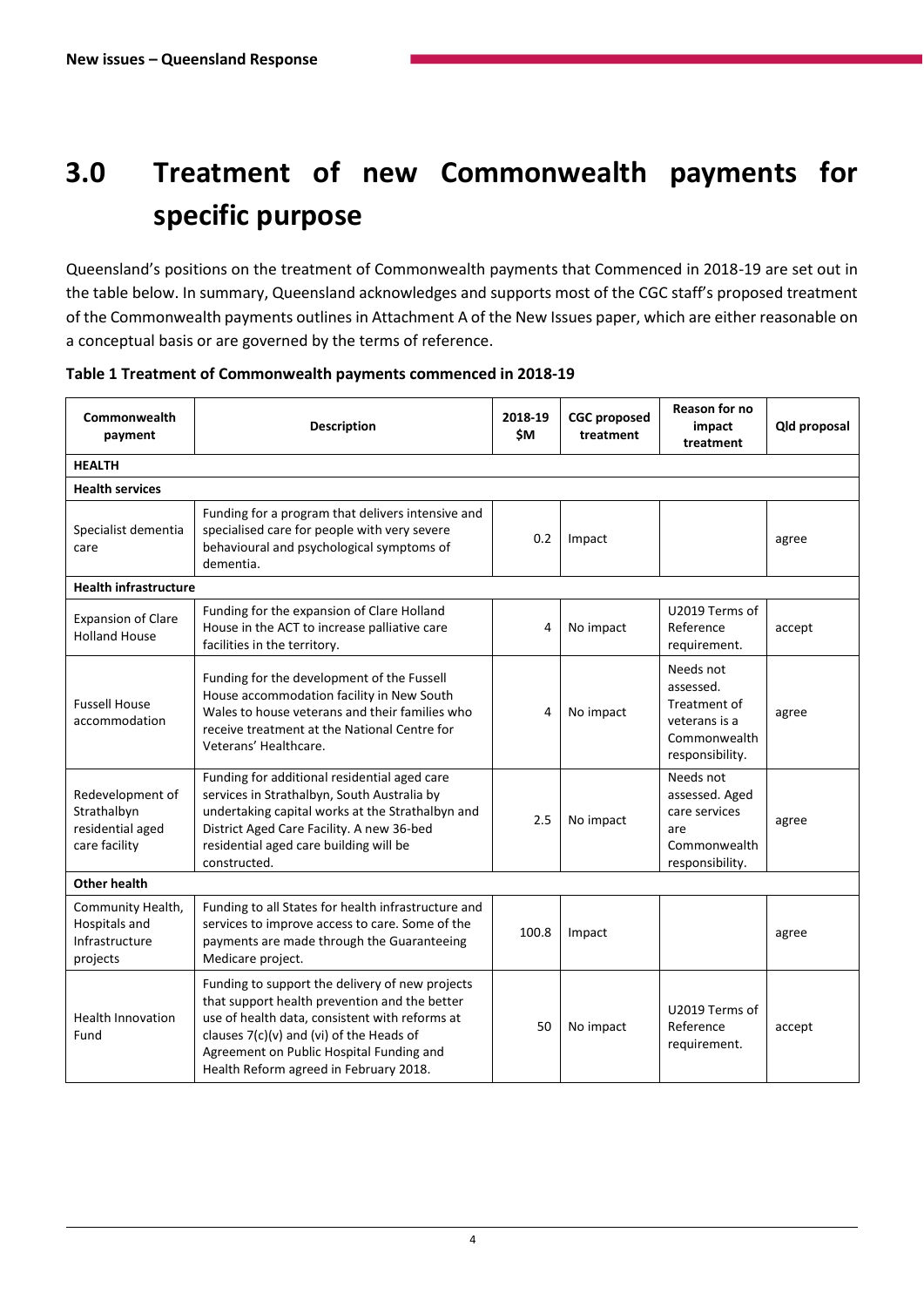| Commonwealth<br>payment                                                                  | <b>Description</b>                                                                                                                                                                                                                                                                                                                                                                                                                                | 2018-19<br>\$M | <b>CGC</b> proposed<br>treatment                                                    | Reason for no<br>impact<br>treatment                                                                                                                                    | Qld proposal |  |  |
|------------------------------------------------------------------------------------------|---------------------------------------------------------------------------------------------------------------------------------------------------------------------------------------------------------------------------------------------------------------------------------------------------------------------------------------------------------------------------------------------------------------------------------------------------|----------------|-------------------------------------------------------------------------------------|-------------------------------------------------------------------------------------------------------------------------------------------------------------------------|--------------|--|--|
|                                                                                          | <b>SKILLS AND WORKFORCE DEVELOPMENT</b>                                                                                                                                                                                                                                                                                                                                                                                                           |                |                                                                                     |                                                                                                                                                                         |              |  |  |
| Job Ready<br>Generation<br>Package - North-<br>West Tasmania                             | Funding to support the delivery of training,<br>workforce planning and job matching initiatives<br>in north-west Tasmania that are focused on<br>meeting the skill needs of industries in the<br>region.                                                                                                                                                                                                                                          | 3.2            | Impact                                                                              |                                                                                                                                                                         | agree        |  |  |
| <b>AFFORDABLE HOUSING</b>                                                                |                                                                                                                                                                                                                                                                                                                                                                                                                                                   |                |                                                                                     |                                                                                                                                                                         |              |  |  |
| National<br>Regulatory<br>System for<br>Community<br>Housing (NRSCH)                     | Funding to support the delivery of a range of<br>papers to review the effectiveness of the NRSCH<br>in accordance with terms agreed between the<br>Commonwealth and States. New South Wales is<br>responsible for delivering project outputs.<br>The Commonwealth will provide an estimated<br>total financial contribution to New South Wales<br>of up to \$1.1 million. The States will contribute<br>matched funding or in-kind contributions. | 0.8            | No impact                                                                           | <b>The</b><br>Commonwealth<br>is purchasing<br>the services<br>from New<br>South Wales for<br>a national<br>project and<br>needs are not<br>assessed.                   | agree        |  |  |
| Remote housing<br>- payments to<br>the Northern<br>Territory<br>commencing in<br>2018-19 | Funding of up to \$550 million over five years to<br>the Northern Territory to improve remote<br>housing in the Territory by reducing<br>overcrowding for Aboriginal people in 73 remote<br>Northern Territory communities and the 17 Alice<br>Springs town camps.                                                                                                                                                                                | 35             | No impact                                                                           | U2019 Terms of<br>Reference<br>requirement.<br>(ToR only apply<br>to the Remote<br>housing<br>payments to<br>the Northern<br>Territory<br>commencing in<br>$2018-19$ ). | accept       |  |  |
| <b>INFRASTRUCTURE</b>                                                                    |                                                                                                                                                                                                                                                                                                                                                                                                                                                   |                |                                                                                     |                                                                                                                                                                         |              |  |  |
| Infrastructure<br>investment<br>$program -$<br>Roads of<br>Strategic<br>Importance       | Funding of \$4.5 billion over 12 years to upgrade<br>key routes to improve access for businesses and<br>communities to essential services, markets and<br>employment opportunities. Initial investments of<br>\$2.2 million to Tasmania.                                                                                                                                                                                                          | 2.2            | National<br>network roads<br>$(NNR) - 50%$<br>no impact;<br>Off NNR-<br>100% impact | 50% no impact<br>for NNR<br>investment<br>because roads<br>assessment<br>may not<br>capture all non-<br>policy<br>influences.                                           | agree        |  |  |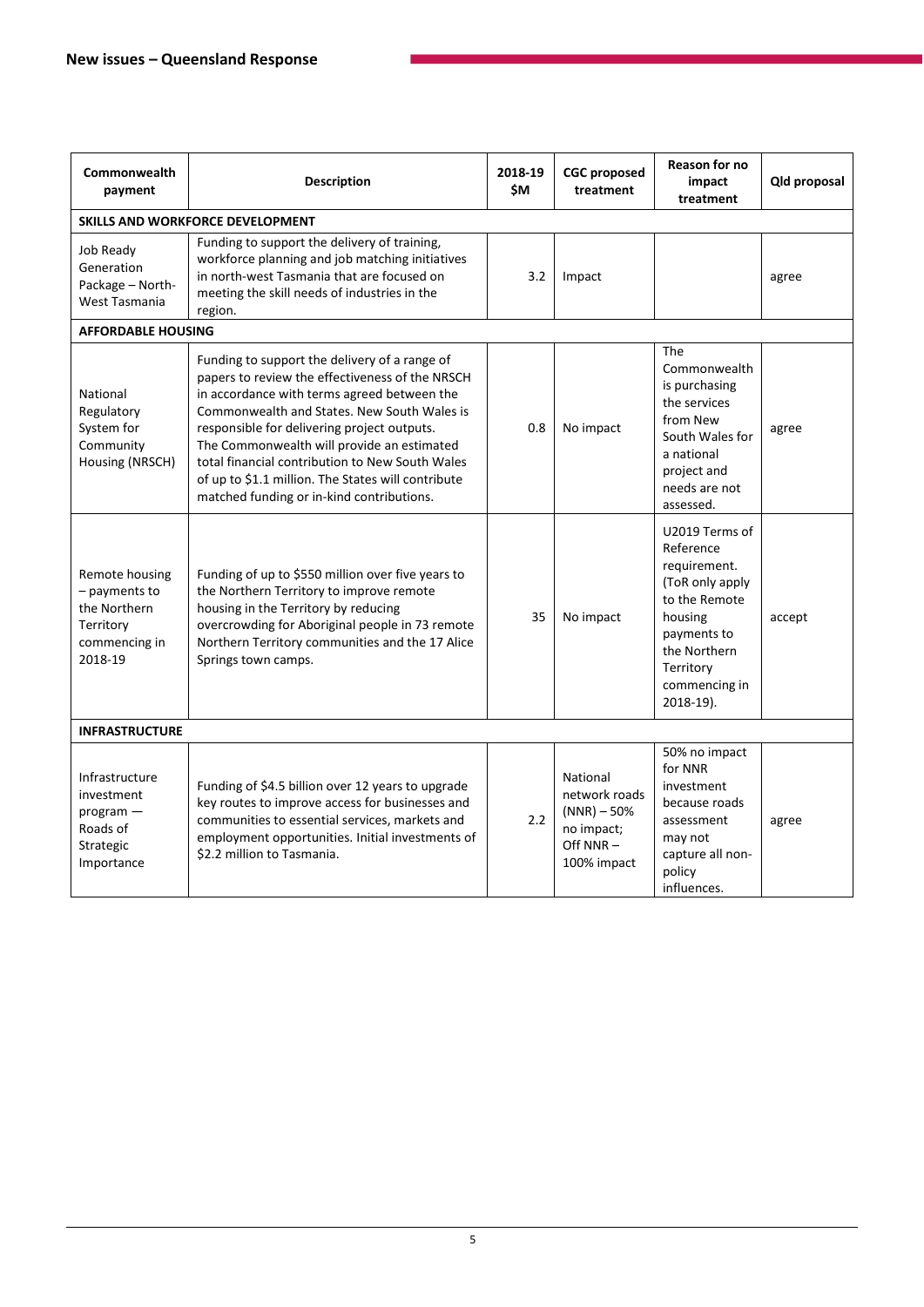| Commonwealth<br>payment                                                                       | <b>Description</b>                                                                                                                                                                                                                                                                                                                                                                                                                                                                                                                                                                                                                                                                                                                                                                                                                                                                                                                                                                                                                                                                                                                                                                                                                                                                                                                                                                                    | 2018-19<br>\$M | <b>CGC</b> proposed<br>treatment                                                                              | Reason for no<br>impact<br>treatment                                                                                                                                                                                                                                                                           | Qld proposal |
|-----------------------------------------------------------------------------------------------|-------------------------------------------------------------------------------------------------------------------------------------------------------------------------------------------------------------------------------------------------------------------------------------------------------------------------------------------------------------------------------------------------------------------------------------------------------------------------------------------------------------------------------------------------------------------------------------------------------------------------------------------------------------------------------------------------------------------------------------------------------------------------------------------------------------------------------------------------------------------------------------------------------------------------------------------------------------------------------------------------------------------------------------------------------------------------------------------------------------------------------------------------------------------------------------------------------------------------------------------------------------------------------------------------------------------------------------------------------------------------------------------------------|----------------|---------------------------------------------------------------------------------------------------------------|----------------------------------------------------------------------------------------------------------------------------------------------------------------------------------------------------------------------------------------------------------------------------------------------------------------|--------------|
| Western Sydney<br>City Deal                                                                   | Funding over 20 years to deliver improved<br>community facilities and urban amenities,<br>and to cut development costs and boost<br>housing supply in Western Sydney. It aims<br>to:<br>· improve connectivity through North South<br>rail link, rapid bus services and exploring 5G<br>network and smart digital technology<br>· create new jobs through the building of<br>Badgerys Creek Aerotropolis, Western<br>Sydney Investment Attraction Fund and<br>Western Sydney Investment Attraction<br>Office, establishment of the NDIS Quality<br>and Safeguards Commission, releasing<br>government land to drive economic growth<br>and Indigenous employment, social<br>employment and procurement<br>· improve access to education and skill<br>training opportunities through the creation<br>of Aerospace Institute, STEM (Science,<br>technology, engineering and mathematics)<br>University, Aerotropolis VET facility,<br>secondary school and TAFE skills exchange<br>· improve liveability and sustainability<br>through creation of the Western Parkland<br>Liveability Program, restoring and<br>protecting the South Creek corridor and a<br>Strategic Assessment under the<br><b>Environment Protection and Biodiversity</b><br>Conservation Act 1999 (Cth)<br>· plan to deliver housing to ensure<br>sustainable growth while maintaining<br>character of the Western Parkland City. | 7.8            | No impact $-$<br>payments<br>direct to local<br>governments;<br>$Im$ pact $-$<br>payments to<br><b>States</b> | Payments to<br>local<br>government are<br>out of scope.                                                                                                                                                                                                                                                        | accept       |
| <b>ENVIRONMENT</b>                                                                            |                                                                                                                                                                                                                                                                                                                                                                                                                                                                                                                                                                                                                                                                                                                                                                                                                                                                                                                                                                                                                                                                                                                                                                                                                                                                                                                                                                                                       |                |                                                                                                               |                                                                                                                                                                                                                                                                                                                |              |
| Grants assistance<br>to primary<br>producers<br>impacted by the<br>north Queensland<br>floods | Funding to assist primary producers<br>affected by the north and far north<br>Queensland monsoon trough to rebuild<br>their farm enterprises through grants to<br>purchase on-farm infrastructure and to<br>restock or replant.                                                                                                                                                                                                                                                                                                                                                                                                                                                                                                                                                                                                                                                                                                                                                                                                                                                                                                                                                                                                                                                                                                                                                                       | 300            | No impact                                                                                                     | States act as an<br>intermediaries<br>and needs are<br>not assessed.                                                                                                                                                                                                                                           | agree        |
| <b>Marinus Link</b>                                                                           | Funding to Tasmania to support progress<br>towards the delivery and approvals phase<br>of a second electricity transmission<br>interconnector from Tasmania to the<br>mainland, the Marinus Link.<br>The payment is for project planning,<br>scoping and project delivery strategy only.<br>The project is estimated to cost a further<br>\$1.3 to 3.1 billion to build. TasNetworks,<br>the electricity network operator in<br>Tasmania, has also received funding from<br>the Australian Renewable Energy Agency<br>(ARENA).                                                                                                                                                                                                                                                                                                                                                                                                                                                                                                                                                                                                                                                                                                                                                                                                                                                                        | 56             | No impact                                                                                                     | Project aims to<br>improve<br>security of the<br><b>National Energy</b><br>Market. Needs<br>are not<br>assessed.<br>(Expecting the<br>R2020 Terms of<br>Reference<br>(supplementary)<br>will direct the<br>Commission to<br>exclude this<br>payment from<br>its calculation of<br>State fiscal<br>capacities.) | agree        |